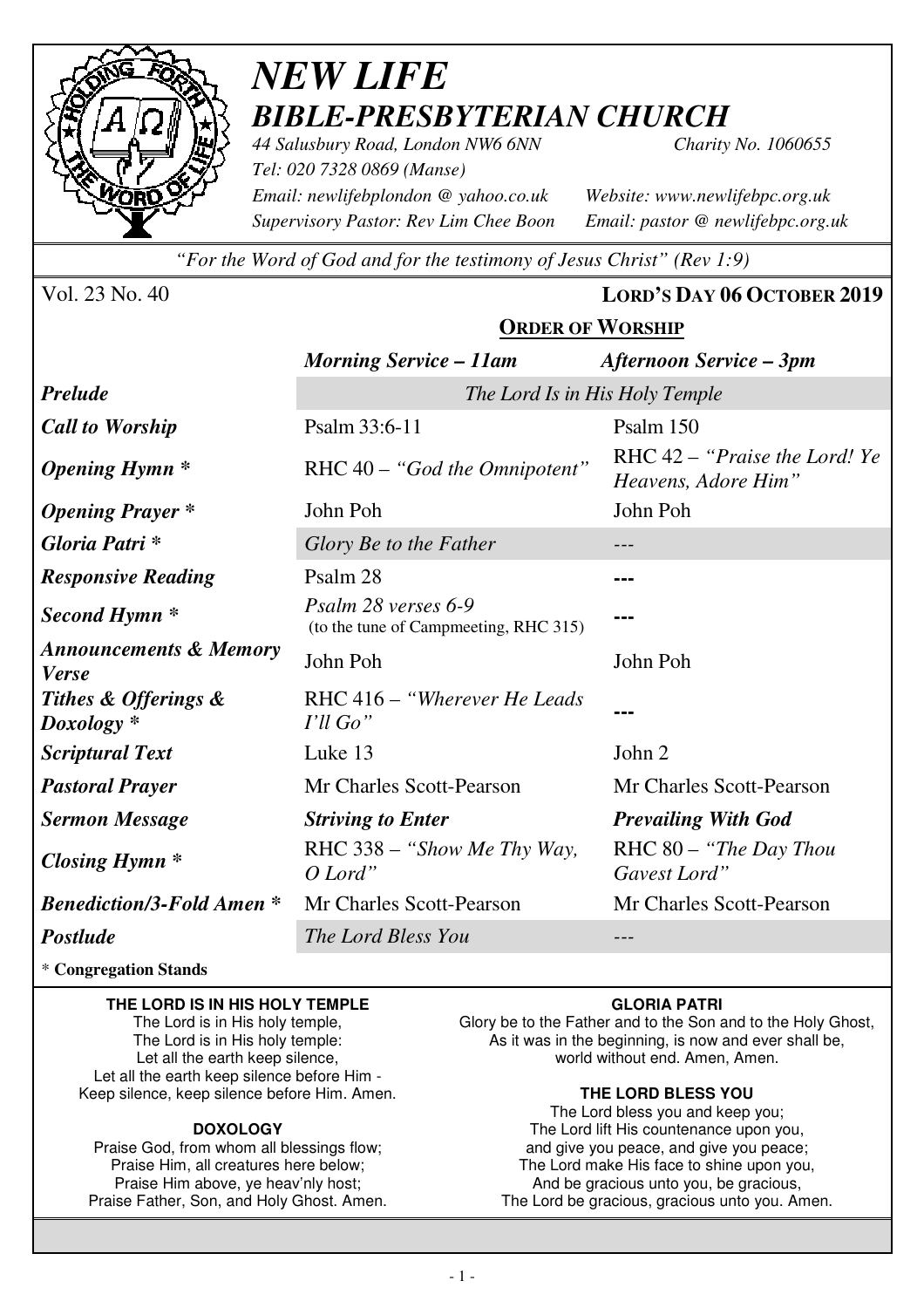# **OUR NEED OF GOSPEL BLESSING**

## **by Rev Maurice Roberts**

It is no exaggeration to state that in our modern world we need to pray fervently that our nation, so far declined from what it was a century ago, will be brought back to love the Bible. Put simply, our modern problem as a nation is this: we need God to heal our backslidden state. God tells us very clearly that He is the One who heals a land that is backslidden: "If my people, which are called by my name, shall humble themselves, and pray, and seek my face, and turn from their wicked ways; then will I hear from heaven, and will forgive their sin and will heal their LAND" (2 Chron. 7:14).

How has our society, in which the Bible once had a profound influence, become so different from what it was? The answer is surely not difficult to find. Somehow people have been persuaded to regard God's Word as neither relevant nor important any more. Two influences have led to this low view of the Bible. They are the Theory of Evolution and the teaching of Higher Criticism.

The Theory of Evolution was developed by the British naturalist, Charles Darwin, who published his theory in 1858. Darwin's theory contradicted the Bible's doctrine of Creation six days by the creative power of God and from no previously-existing materials. It has, as a theory, found its way over the years into schools, universities and institutions of learning. Inevitably, when people accept this theory they begin to challenge the biblical doctrine of Creation. But the attack on the Bible does not stop there. This man-made theory has weakened people's confidence in the Bible as a whole. Young people at school or in universities need to be warned to beware of a theory which undermines the inspired Word of God.

A second influence which has weakened men's confidence in the Bible is the Higher Criticism. This influence came into Britain in the later part of the nineteenth century. The theory is that the Bible should not be understood to be divinely inspired. The true view of the Bible is that it is "inspired", that is God-breathed" (2 Tim. 3:16).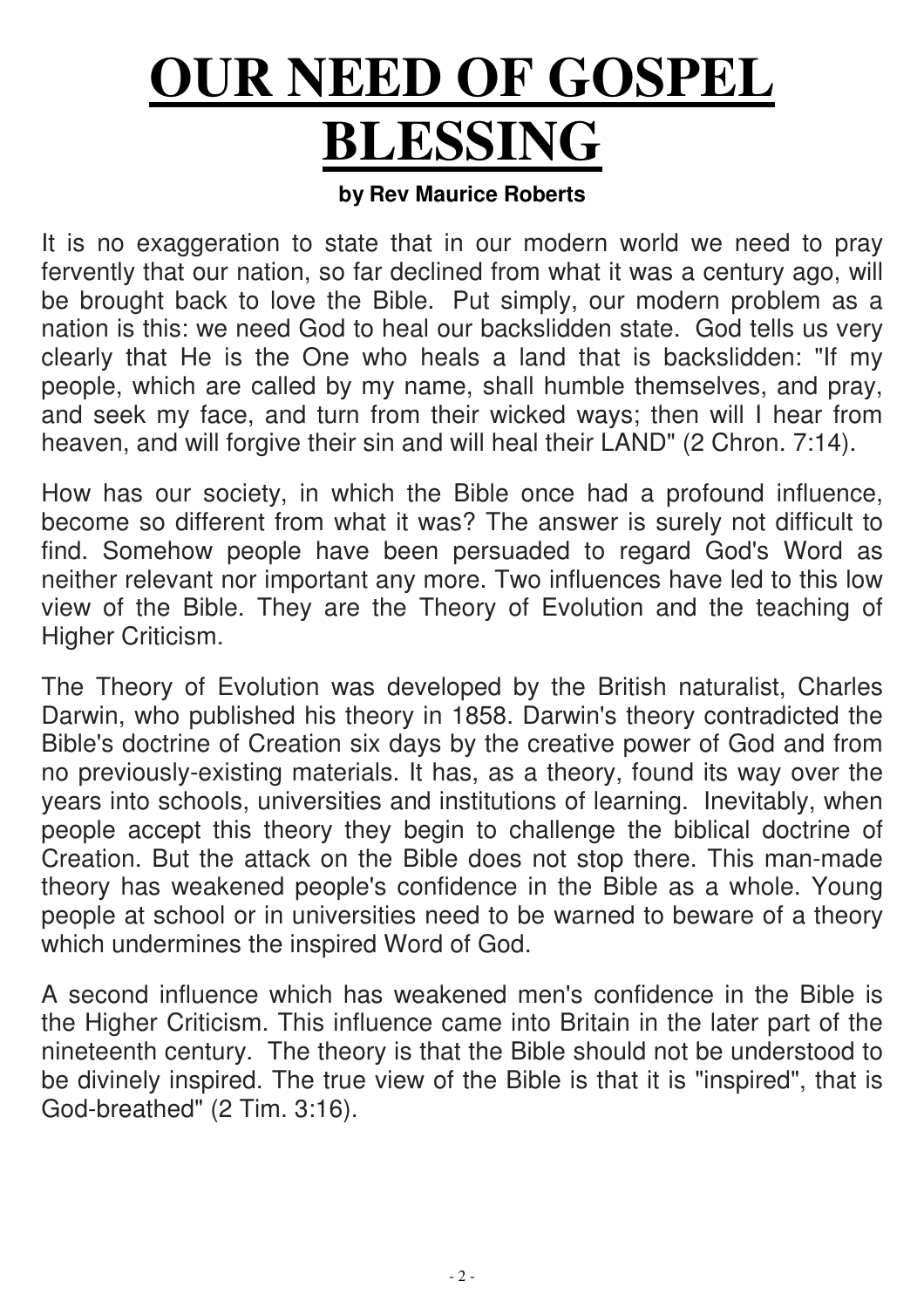But there are many who teach the Bible in our modern universities who completely reject the Bible's own God-given teaching, which informs us that God's Word is supernaturally given to us by the Holy Spirit. Christ says: "Thy Word is truth" (John 17:17) and "The scripture cannot be broken" (John 10:35). The Apostle Paul affirms: "All scripture is given by inspiration of God" (2 Tim. 3:16). Peter declares: "No prophecy of the scripture is of any private interpretation. For the prophecy came not in old time by the will of man: but holy men of God spake as they were moved by the Holy Ghost" (2) Pet. 1:20-21).

The Higher Critical view of the Bible has, very sadly, won its way into pulpits and schools all over this country. Our wisdom is to get back to the teaching of our Lord Jesus Christ and His Apostles. Put the Bible back in our churches, schools and colleges. To do this would result in our society again taking seriously the teaching of God.-

Happy will be that day when, as a nation, we get back to the Bible and so take seriously God's call to repent and to believe the gospel.

As believers we cannot by our own power bring about this needed change. But we ought to pray to God day and night that He would graciously revive His work in our beloved nation. When men repent and embrace God's Word as divine, inspired and infallible, we shall see God's Word fulfilled. He will "heal their land" (2 Chron. 7:14).

- Rev Maurice Roberts Free Church of Scotland Continuing, Inverness,Scotland